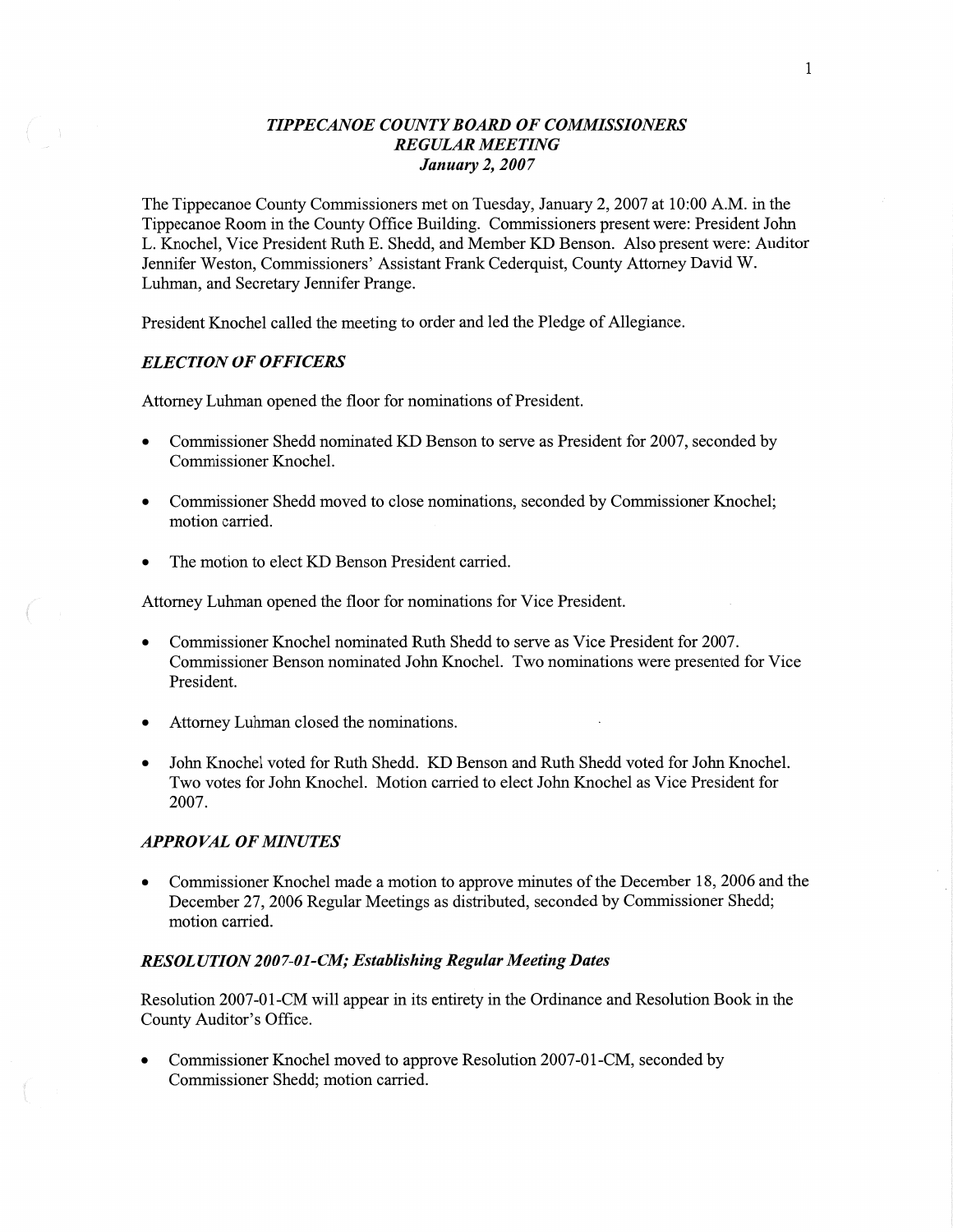### *RESOL UTION 2007-02-CM; 2007Appointments*

Resolution 2007-02-CM will appear in its entirety in the Ordinance and Resolution Book in the County Auditor's Office.

Attorney Luhman presented Exhibit A; Appointment to Positions and Exhibit B; Appointments to Various Boards, Commissions and Councils.

**0** Commissioner Knochel made **motion** to approve Appointments as written; Commissioner Shedd seconded. Motion carried.

Commissioner Benson added that appointments are made by Commissioners assigning themselves to various boards. Commissioner Knochel presented appointments for all Commissioners.

KD Benson will serve on these boards: Area Plan Commission, Cary **Home** Advisory Board, Convention & Visitors Bureau, Drainage Board, GIS Policy Committee, Juvenile Justice Commission, **MITS Advisory** Board, Wabash **River** Enhancement Corporation, Wabash River Parkway Commission and Wildcat Creek Solid Waste District.

Ruth Shedd will serve on these boards: Area Plan **Commission,** Community Corrections Advisory Board, Drainage Board, Emergency Management Advisory Council, LEPC, **MITS**  Advisory Board, Wildcat Creek Solid Waste District and Child Protective Team.

John Knochel will serve on these boards: Drainage Board, Hoosier **Heartland** Corridor, MITS Advisory Board, Redevelopment Commission, Security Committee, Solid Waste Advisory Board, TERF Board, Lafayette Housing Consortium and Wildcat Creek Solid Waste.

**0** Commissioner Knochel made **a** motion to approve assignments as .read; Commissioner Shedd seconded. Motion carried.

# *CONTRACT: Legal Services: Hoflman, Luhman & Masson*

A contract was presented to the Board of Commissioners by Attorney Luhman. Attorney Luhman stated that the contract is the same as last year with one addition. Attorney Luhman is requesting a reserved parking space in the County garage.

Commissioner Knochel moved to approve the contract between the Tippecanoe County Commissioners and Hoffman, Luhman & Masson P.C. with the addition of a parking space; Commissioner Shedd seconded. Motion carried.

# *ORDINANCE 2006—31-CM; Area Plan Commission Fees; Second Reading*

Ordinance 2006-31-CM will appear in its entirety in the Ordinance and Resolution Book in the County Auditor's Office.

**0** Commissioner Knochel **moved** to approve Ordinance 2006-31—CM; Commissioner Shedd seconded. Motion carried.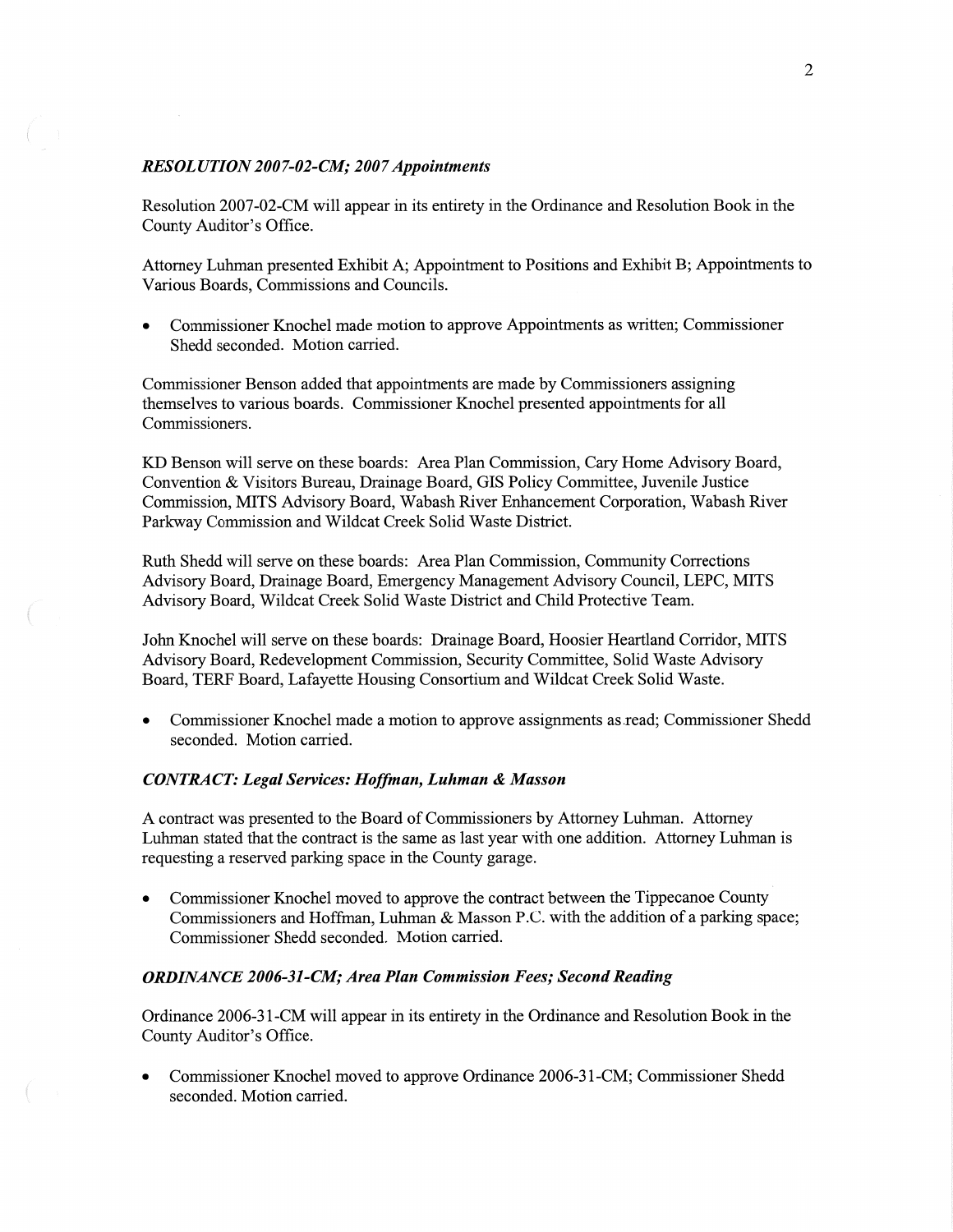Attorney **Luhman** briefly read ordinance information. Attorney Luhman noted that **this** ordinance establishes a standard fee ordinance for the APC to include fees charged by Commissioners for copies of maps, ordinances, copies of plans, cemetery maps, signs and filing fees.

Auditor Weston recorded the vote:

Ruth Shedd Yes John Knochel Yes KD Benson Yes

**0** Ordinance 2006-31-CM passes 3-0 on second reading.

### UZO *AMENDMENT #53, ORDINANCE 2007-01-CM*

Ordinance 2007—01-CM will appear in its entirety in the Ordinance and Resolution Book in the County Auditor's Office.

*0* Commissioner Knochel moved to hear and approve UZO **Amendment** #53, Ordinance 2007- 01-CM, seconded by Ruth Shedd.

(quote)

December 21, 2006 Ref No 06-613

Tippecanoe County Commissioners 20 N 3rd Street Lafayette IN 47901

#### **CERTIFICATION**

#### RE: UZO **AMENDMENT#53**

An amendment which includes changes to several sections of the ordinance regarding 2 issues: ready**mixed** concrete batch plants and permitting limited brunch or tea service to the public as part of the operation of a bed and breakfast.

As Secretary to the Area Plan Commission of Tippecanoe County, I do hereby certify that at **a**  public hearing **held** on December 20, 2006, the Area Plan Commission of Tippecanoe County voted 13 yes -0 no on the motion to approve the enclosed amendment to the Unified Zoning Ordinance. Therefore, the Area **Plan** Commission of Tippecanoe County recommends to the Tippecanoe County Commissioners that the proposed zoning ordinance amendment be approved.

Sincerely,

/s/Sallie Dell Fahey **Executive** Director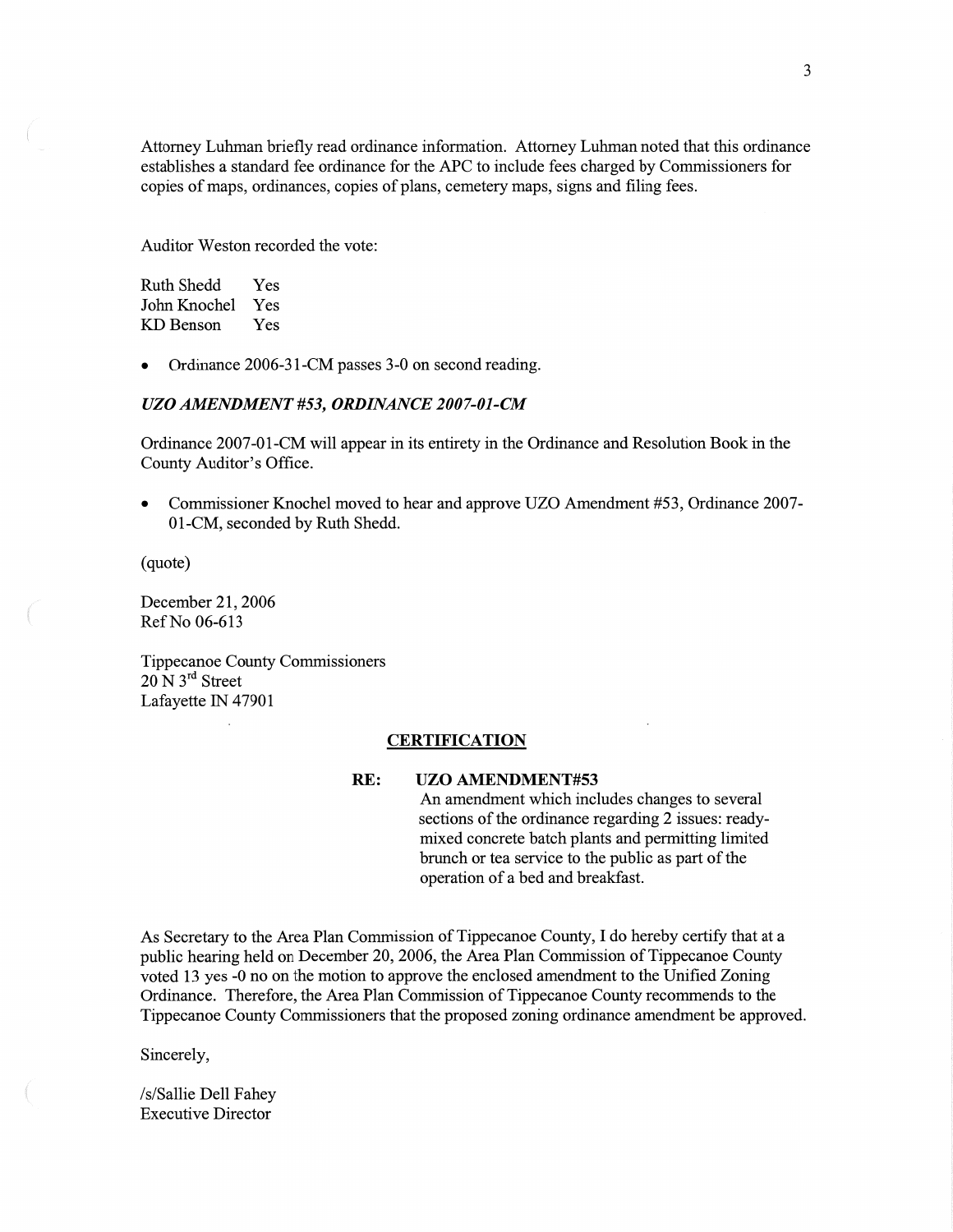# (unquote)

**This** amendment includes changes to several sections of the ordinance regarding two issues: ready mixed concrete batch plants and permitting limited brunch or tea service to the public as part of the operation of a bed and breakfast.

Auditor **Weston** recorded the vote:

| Ruth Shedd   | Yes |
|--------------|-----|
| John Knochel | Yes |
| KD Benson    | Yes |

- The motion to approve Ordinance 2007-01-CM passes 3-0.
- **0** Commissioner Knochel moved to hear and approve Rezone Z-2310 Fairway Knolls Apts, LLC Phase 2. Commissioner Shedd seconded.

(quote)

 $\overline{a}$ 

December 20, 2006 Ref. No.: 06-624

Tippecanoe Commissioners  $20$  N  $3<sup>rd</sup>$  Street Lafayette, IN 47901

#### **CERTIFICATION**

RE: **Z -2310-FAIRWAY KNOLLS, LLC, PHASE** II (Fairway Knolls Flamed Development) (OR to PDRS): Petitioner, Gary Schroeder and Greg Milakis are requesting rezoning form OR to PDRS for an expansion of Fairway Knolls apartments consisting of 2 new buildings; one 2-story and one 3-story with a total of 31 units containing 66 bedrooms. The project is located at 1395 Neil Armstrong Drive on the former State Police Post site, Wabash 12 (NE) 23-5 *CONTINUED FORM*  THE NOVEMBER 15<sup>th</sup> APC MEETING.

Dear County Commissioners:

As Secretary to the Area Plan Commission of Tippecanoe County, I do hereby certify that at **a**  public hearing held on December 20, 2006, the Area Plan Commission of Tippecanoe County voted 11 yes **-** 0 no on the **motion** to rezone the subject real estate from OR to PDRS. Therefore, the Area Plan Commission of Tippecanoe County recommends to the Tippecanoe County Commissioners that the proposed rezoning ordinance be APPROVED for the property described in the attachment, contingent on meeting all requirements of UZO 2-27-10 for submission of Final Detailed Plans, signed of by those noted in that section to include:

> 1. All sheets (other than preliminary plat) that make up the approved Preliminary Plan;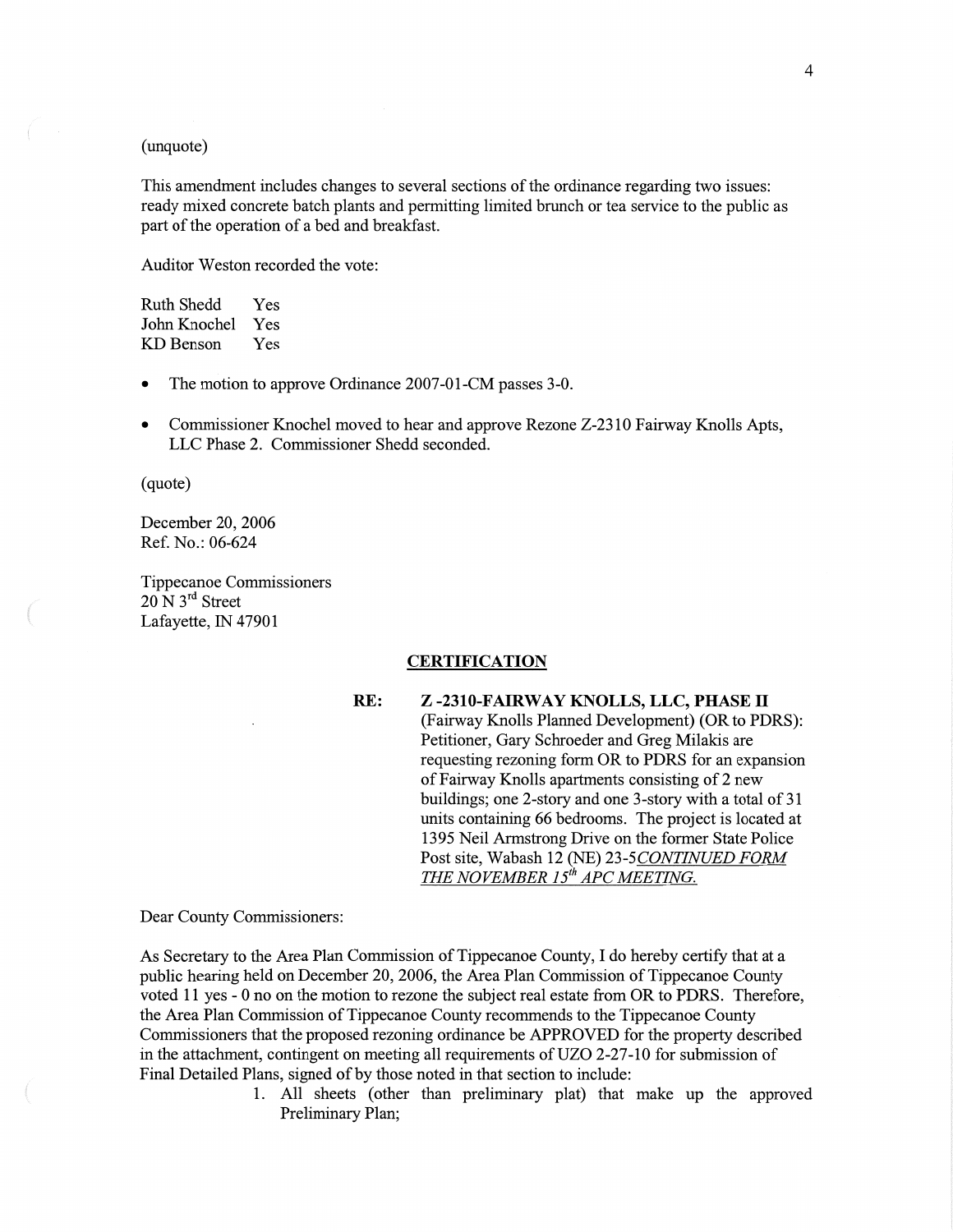- 2. PD construction plans per UZO Appendix B2-2;
- **A** final plat per UZO Appendix B-3 -2 as applicable;
- Appropriate performance bonds submitted with final detailed plans
- 5. A "No Vehicular Access" statement platted along the street right-of-way lines of the lot between the approved driveways;
- First schedule approved by the West Lafayette Greenspace Administrator;<br>
7. Correct parking figures on sheet 2 of 9 to read "68 spaces";<br>
8. Construction plans for the project shall include a connector sidewalk and
- Correct parking figures on sheet 2 of *9* to read "68 spaces";
- Construction plans for the project shall include a connector sidewalk and concrete pad for pedestrians to access the existing bus stop. This sidewalk will serve to **connect** the parking lot south of Palmer Dr. to Neil Armstrong Dr. and then continue on the East side of Neil Armstrong Dr. to the west edge of US 231, approximately where the existing bus stop is located. At or near the bus stop location, a concrete pad will be constructed which will allow for future bus shelter to be installed by CityBus. This plan is contingent on INDOT approval. Should approval not be given a new and similar sidewalk plan will be developed which enhances pedestrian safety and connectivity to an equal degree;
- 9. Complete the application for annexation of Lots 1  $\&$  2 of Hoadley Subdivision **into** the City of West Lafayette.

Public Notice has been **given** that this petition will be heard before the Tippecanoe County Commissioners at their January 2, 2007 regular meeting. Petitioners or their representatives must appear to present their case.

Sincerely,

**/** s/ Sallie Dell Fahey Executive Director

(unquote)

Paul Couts of C&S Engineering spoke on behalf of petitioners. Mr. Couts pointed out that this property was a small site with a very odd shape and feels that this is a good use of the **land.** The plans for the petitioners are to build a 2-story building and a 3-story building. Commissioner Shedd inquired about **annexation** of this property. Petitioners do have consents from Faith Baptist Church (owners of the State Police Post Building and the garage) and Holdley Communications for annexation.

**Auditor** Weston recorded the vote:

| Ruth Shedd   | Yes |
|--------------|-----|
| John Knochel | Yes |
| KD Benson    | Yes |

- The motion to approve Ordinance 2007-02-CM passes 3-0.
- **0** Commissioner Knochel **moved** to hear and approve Rezone Z-2312, Glen L. Stockment (A TO R1), Ordinance 2007-03-CM. Seconded by Commissioner Shedd.

(quote)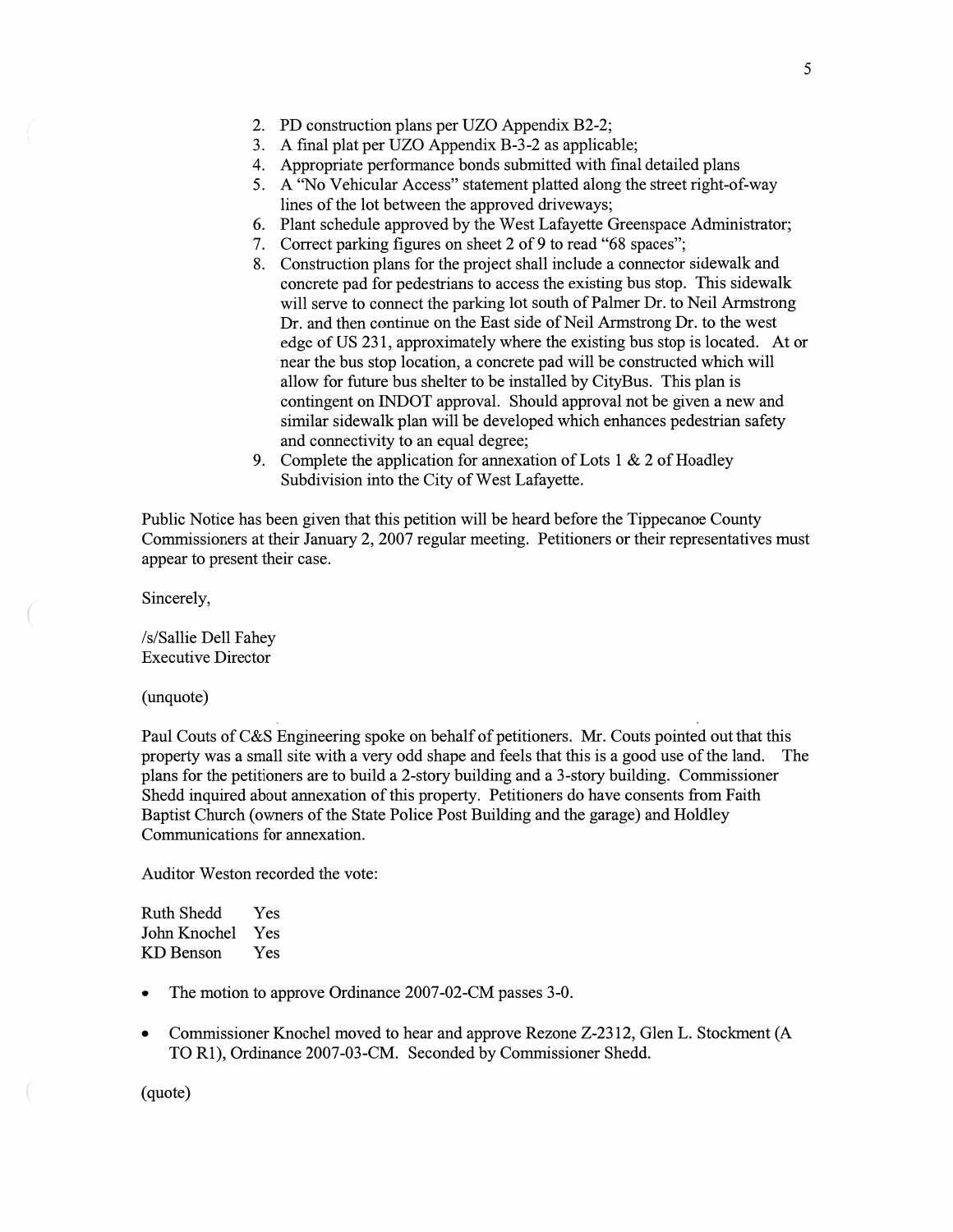December 21, 2006 Ref. No.: 06-626

Tippecanoe County Commissioners  $20$  N  $3<sup>rd</sup>$  Street Lafayette, IN 47901

#### **CERTIFICATION**

RE: **Z-2312 — GLEN** L. **STOCKMENT** (A to **R1):**  Petitioner, with consent of owners, is requesting rezoning of a 5.986 acre tract (comprised of a 2.527 acre parcel from P86-12 combined with a 3.459 acre Exemption E tract) in order to subdivide the property into 2 lots on property located at the southwest comer of CR 400 **W**  and Brynteg, Wabash 4 (NE) 23-5. *CONTINUED FROM* THE *NOVEMBER 15"* AFC *MEETING.* 

Dear County Commissioners:

As Secretary to the Area **Plan** Commission of Tippecanoe County, I do hereby certify that at a public hearing held on December 20, 2006, the Area Plan Commission of Tippecanoe County voted 12—yes O-no on the motion to rezone the subject real estate fiom **A** to R1. Therefore, the Area Plan Commission of Tippecanoe County recommends to the Tippecanoe County Commissioners that the proposed rezoning ordinance be APPROVED for the property described in the attachment.

Public Notice has been given that this petition will be heard before the Tippecanoe County Commissioners at their January 2, 2007 regular meeting. Petitioners or their representatives must appear to present their case.

Sincerely,

,pwm."

 $\left($ 

/s/Sallie Dell Fahey Executive Director

(unquote)

Glen Stockment spoke regarding the rezone request. The petitioner made note that the parcelization was exhausted. Petitioner is requesting a rezone in order to obtain a building permit. Commissioner Benson asked petitioner if there were any **vacant** lots in **this** parcelization. Mr. Stockment is aware of one other lot open on the original parcelization but felt it was unlikely to be built on.

Auditor Weston recorded the vote.

Ruth Shedd Yes John **Knochel** Yes KD Benson Yes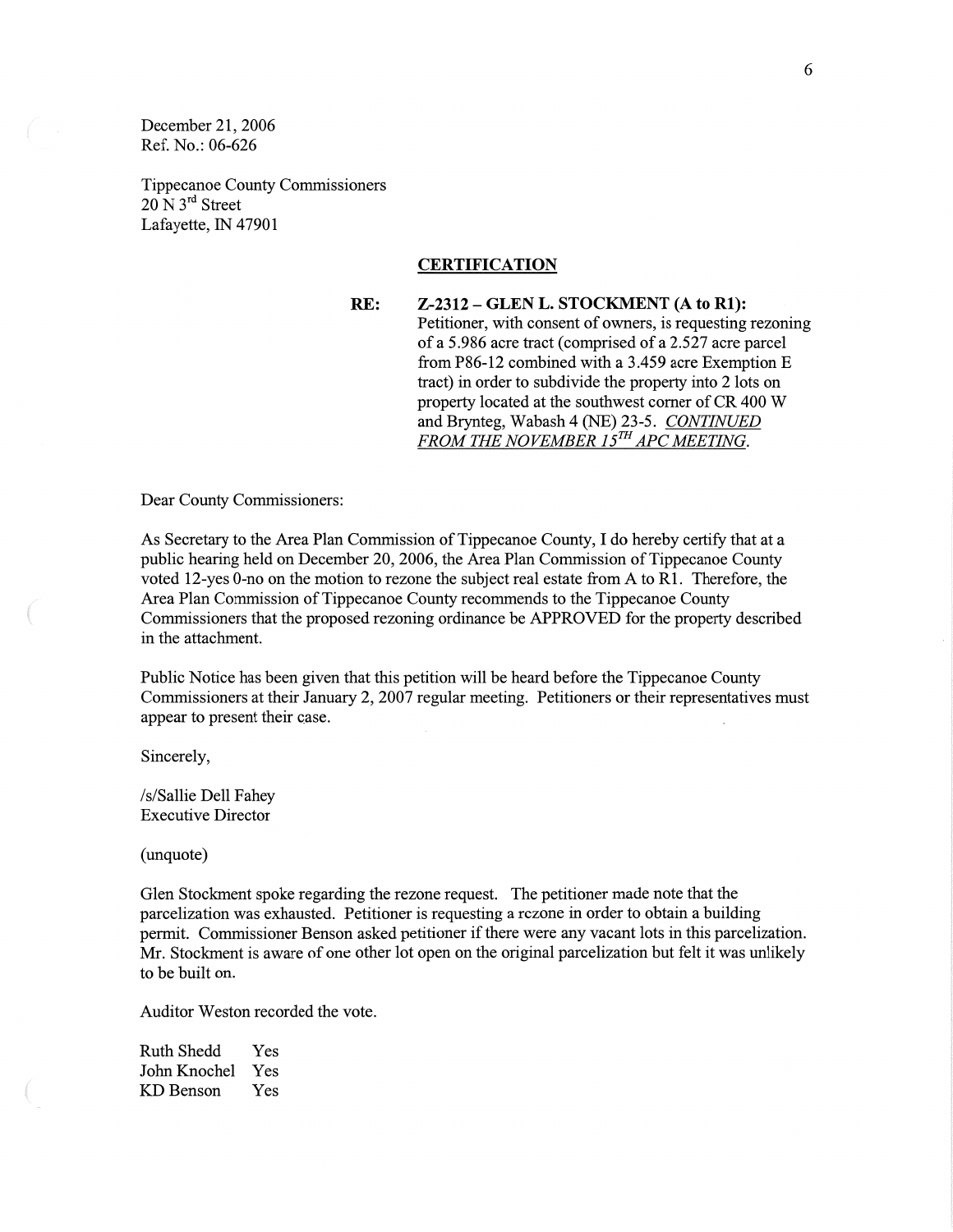- The motion to approve Ordinance 2007-03-CM passes 3-0.
- **0** Commissioner Knochel moved to hear and approve Rezone Z-2317 Westland, LLC (AA to 13), Ordinance 2007-05-CM. Commissioner Shedd.

(quote)

December 21, 2006 Ref. No.: 06-630

### **CERTIFICATION**

RE: **Z-2317—** Westland, LLC (AA to **I3):**  Petitioner is requesting rezoning of 2 tracts, one of 3.19 Acres and a second tract of 0.1 14 acres located on the South side of SR 28,  $\frac{1}{2}$  mile west of US 231, more Specifically at 601 SR 28 W, northwest of the Unincorporated town of Romney, in Randolph 19 (NW) 21-4.

As Secretary to the Area Plan Commission of Tippecanoe County, I do hereby certify that at **<sup>a</sup>** public hearing held on December 20, 2006, the Area Plan Commission of Tippecanoe County voted 12 yes **-** 0 no on the motion to rezone the subject real estate from AA to 13. Therefore, the Area **Plan** Commission of Tippecanoe County recommends to the Tippecanoe County Commissioners that the proposed rezoning ordinance be APPROVED for the property described in the attachment.

Public Notice has been given that this petition will be heard before the Tippecanoe County Commissioners at the January 2, 2007 regular meeting. Petitioners or their representatives must appear to present their case.

Sincerely, /s/ **Sallie** Dell Fahey Executive Director

(unquote)

Jeff Troike from Westland, LLC spoke on behalf of petitioner. Petitioner is requesting rezoning for two small parcels. This property was a fertilizer facility until consolidation in 2001. The petitioner would like to build a petroleum bulk plant to meet new regulations effective October 2007.

Auditor Weston recorded the vote:

Ruth Shedd Yes John Knochel Yes KD Benson Yes

The motion to approve Ordinance 2007-05-CM passes 3-0.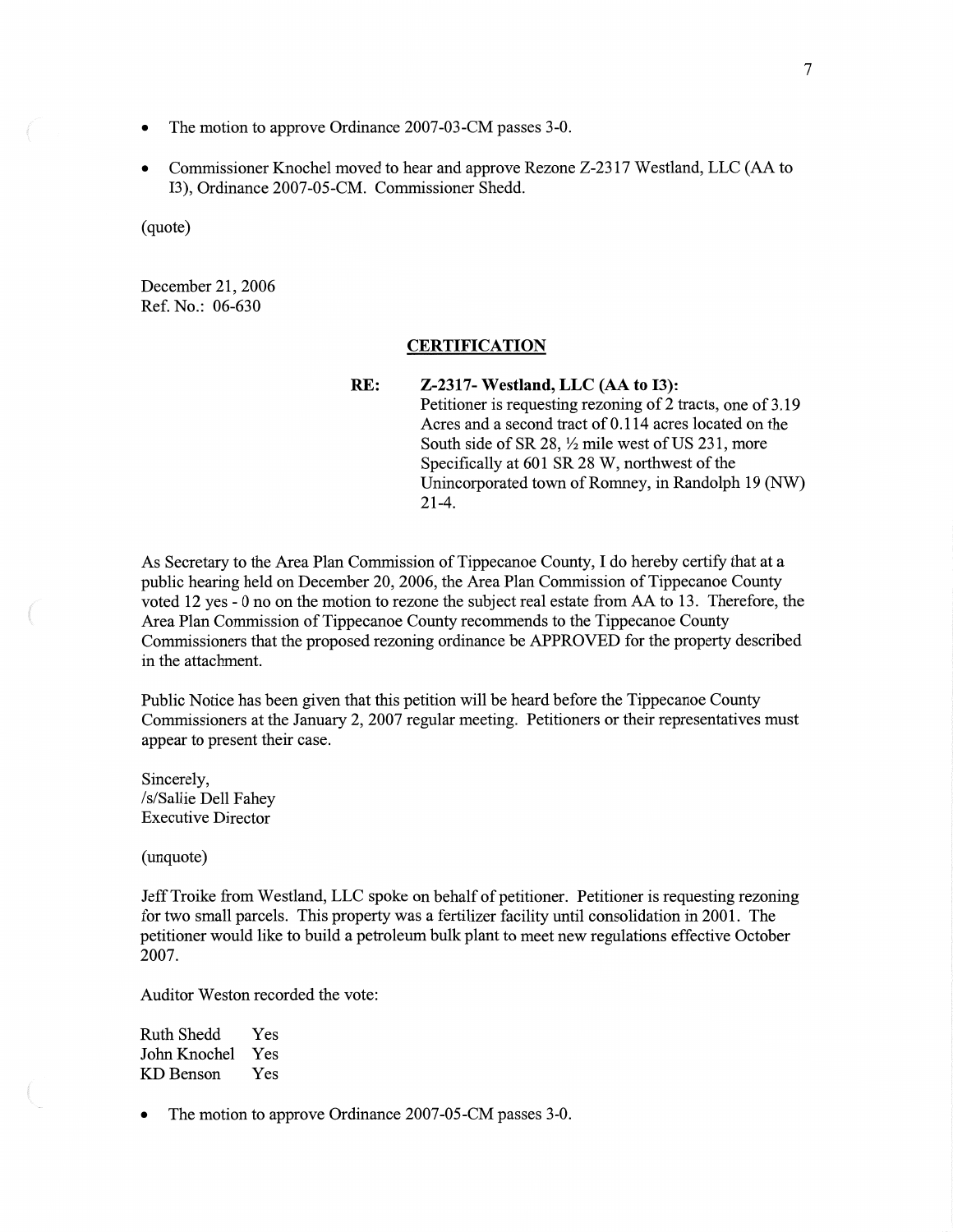**0** Commissioner Knochel moved to hear and approve Rezone Z-2318, Ordinance 2007-06-CM. Commissioner Shedd seconded.

(quote)

December 21, 2006 Ref. No.: 06-631

Tippecanoe County Commissioners  $20$  N.  $3<sup>rd</sup>$  Street Lafayette, IN 47901

#### **CERTIFICATION**

RE: **Z-2318** -— **FRED** M. **& ANDREA** D. **KUIPERS (NIeadowgate Estates, Section** 3) (A to RE): Petitioners are requesting rezoning of 11.37 acres for **a**  proposed addition of five lots within Meadowgate Estates, Section 3, located on the east side of Shootingstar Lane, north of CR 500 N,  $\frac{1}{2}$  mile west of SR 43 N, in Tippecanoe 28 (SW) 24-4.

Dear Commissioners:

As Secretary to the Area Plan Commission of Tippecanoe County, I do hereby certify that at a public hearing held on December 20, 2006, the Area Plan Commission of Tippecanoe County voted 12 yes *—* 0 no on the motion to rezone the subject real estate from **A** to RE. Therefore, the Area Plan Commission of Tippecanoe County recommends to the Tippecanoe County Commissioners that the proposed rezoning ordinance be APPROVED for the property described in the in the attachment.

Public Notice has been **given** that this **petition** will be heard before the Tippecanoe County Commissioners at their January 2, 2007 regular meeting. Petitioners or their representatives **must**  appear to present their case.

Sincerely, /s/ Sallie Dell Fahey Executive Director

(unquote)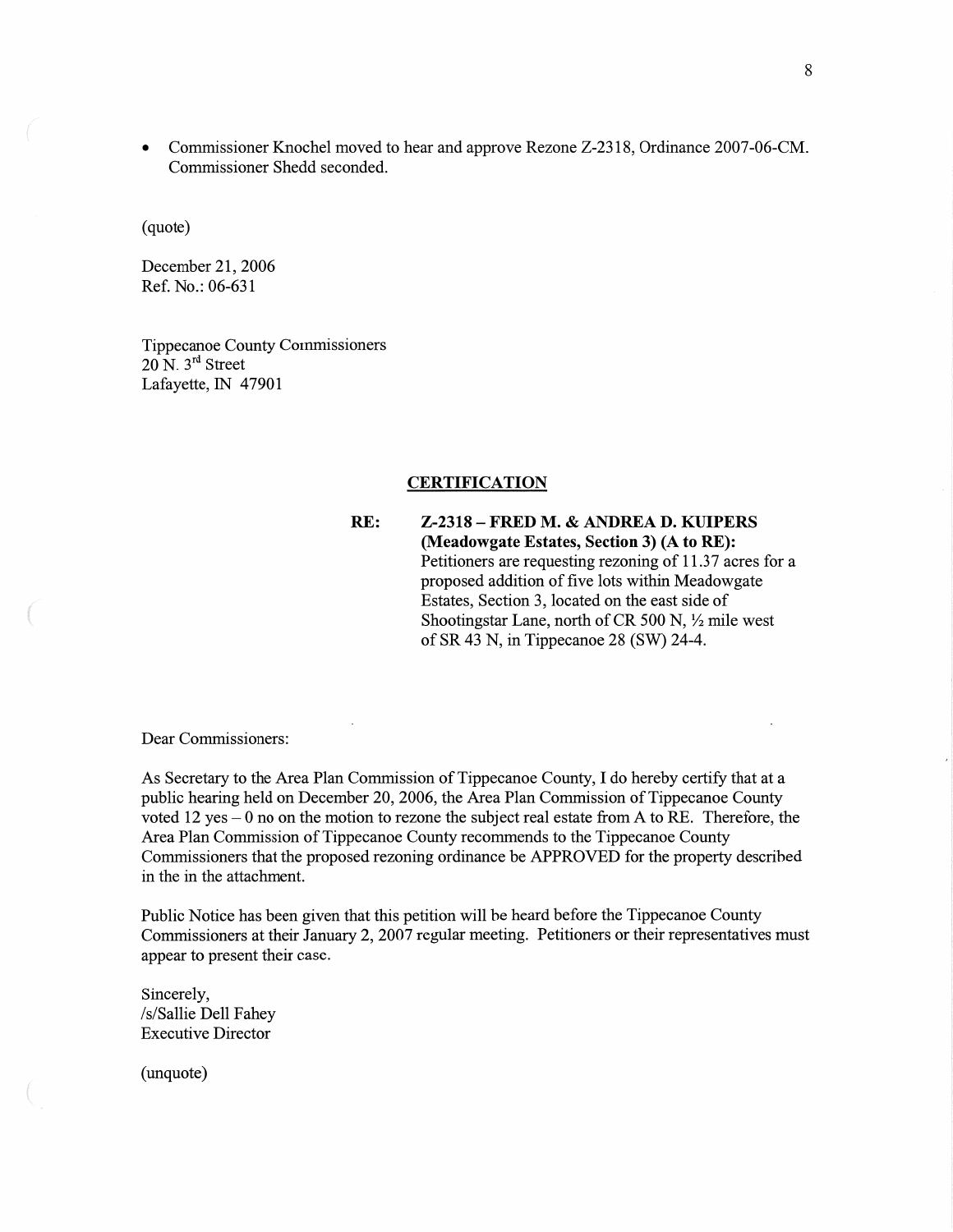Paul Couts spoke on behalf of the petitioners. The petitioners are requesting rezone in order to fill in 5 remaining lots in this subdivision.

Auditor Weston recorded the vote:

Ruth Shedd Yes John Knochel Yes KD Benson Yes

The motion to approve Ordinance 2007-06-CM passes 3-0.

### *AMENDMENT T 0 PARKING GARAGE AGREEMENT*

An Amendment to the Parking Garage Management Agreement between Denison & Tippecanoe County was presented. **Amendment** calls for a 3% increase in Management fee with a **total** of \$4725.00 per month. Amendment is only for 2007 with the same terms.

**0** Commissioner Knochel **moves** to approve Amendment to Parking Garage Management Agreement. Commissioner Shedd seconded. Motion carries.

#### *UNFINISHED/NEW BUSINESS*

**A Conflict** of Interest statement was presented to the County Commissioners. Auditor Weston disclosed the fact that she is part owner of Loe Electric Company. This company has done work in the past for the Maintenance & MITS departments.

Frank Cederquist presented four payable vouchers to be approved. These vouchers include petty cash for Treasurer, Auditor and Recorder; as well as tax revenue dispersements and utilities.

**0** Commissioner Shedd **move** to approve accounts payable vouchers without any exceptions. Commissioner Knochel seconded. **Motion** carries.

Commissioner Benson welcomed the new **Auditor** and new Sheriff and all new staff and Elected Officials.

#### *REPORTS*

Parks & Recreation, Veteran's Services and the Treasurer's report will be on file.

### *PUBLIC COMMENT*

**None.** 

#### *ADJOURNMENT*

President Benson announced the meeting was adjourned.